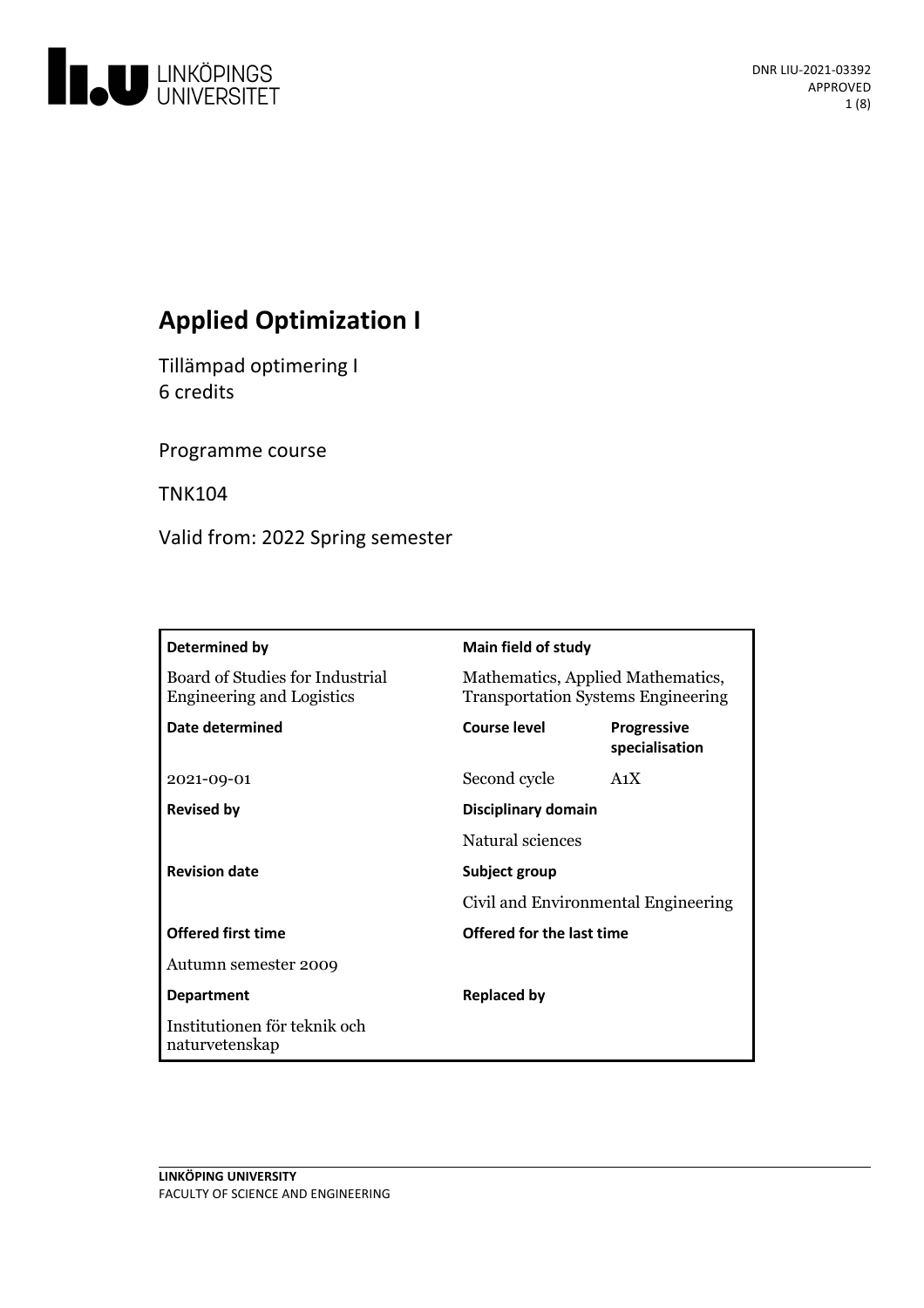# Course offered for

- Master of Science in Communications, Transport and Infrastructure
- Master's Programme in Intelligent Transport Systems and Logistics

# Prerequisites

Basic knowledge in linear programming and integer programming

# Intended learning outcomes

The course is aimed at providing the participants with knowledge in applied optimization, with focus on the application of theory and methods in combinatorial optimization for modeling and solving optimization problems originating from the area of transport and communication. The course also aims at letting the participants gain insights and practical skills in setting up mathematical models and using optimization methods. After completing the course, the participants shall be able to

- connect the subjects of the course to their study program
- describe fundamental theory and methods in combinatorial optimization and integer programming
- describe classical optimization problems in the area of transport and communications
- explain concepts related to problem complexity and the impact of complexity on large scale optimization
- use a modeling system for setting up optimization models and problem solving
- describe and apply modern heuristics for solving large scale optimization

## Course content

Basics of combinatorial optimization; integer programming models; relations between combinatorial optimization, linear programming, and integer programming; branch and bound, and cutting plane for solving integer models; classical combinatorial optimization problems: shortest path, maximum flow, minimum spanning tree, matching, facility location, traveling salesman, and graph coloring; problem complexity: complexity classes, theoretical and practical impact of complexity on large scale optimization; the impact of the choice of integer model in large scale optimization; basic column generation; problem relaxation and relaxation methods; application of heuristics and relaxation methods. heuristics: greedy heuristic, local search, tabu search, simulated annealing.

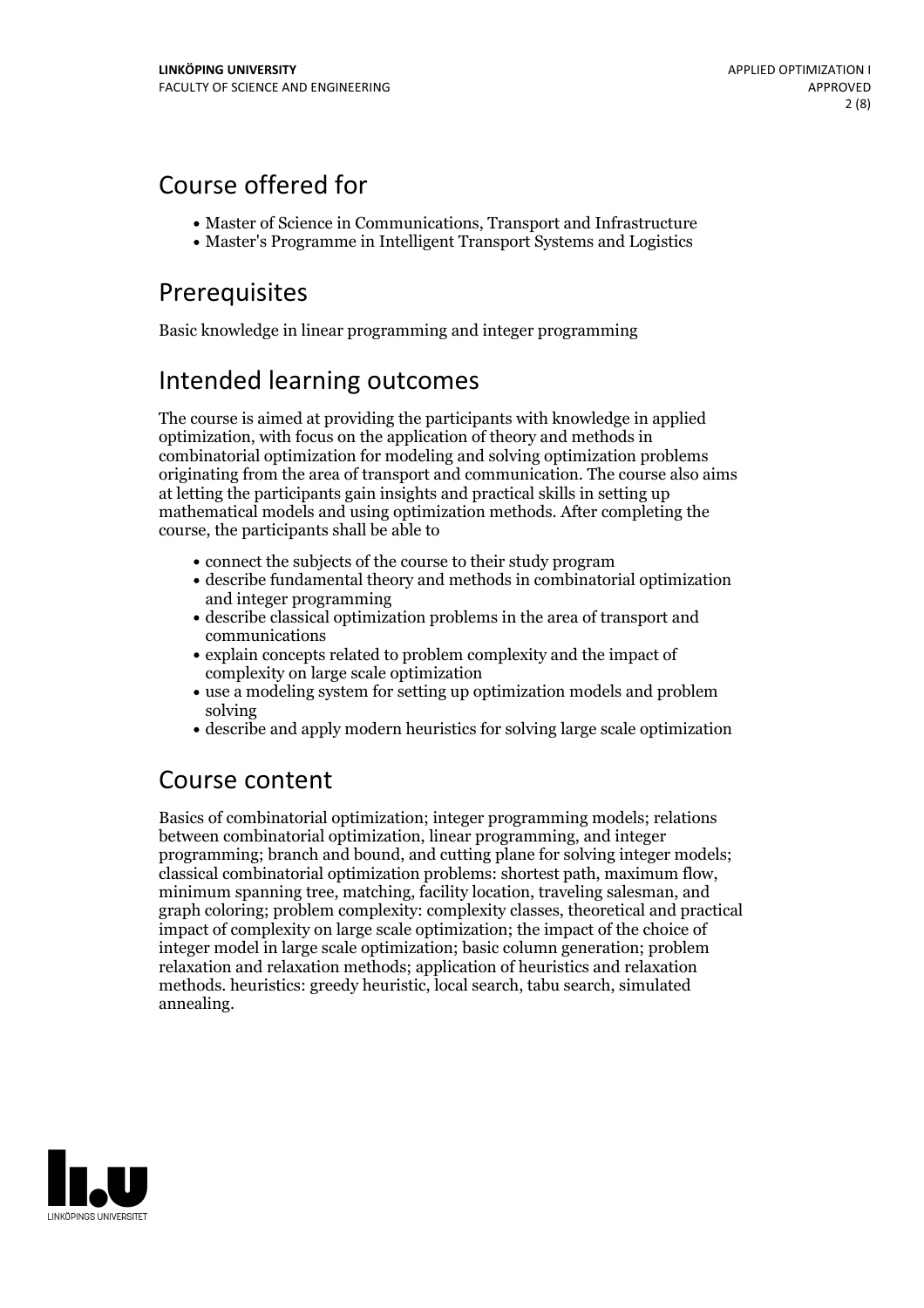## Teaching and working methods

The course consists of lectures, seminars and computer labs.

## Examination

| PRA1 | Project work    | 3 credits | U, 3, 4, 5 |
|------|-----------------|-----------|------------|
| LAB1 | Laboratory work | 3 credits | U, G       |

## Grades

Four-grade scale, LiU, U, 3, 4, 5

## Other information

### **About teaching and examination language**

The teaching language is presented in the Overview tab for each course. The examination language relates to the teaching language as follows:

- If teaching language is "Swedish", the course as a whole could be given in Swedish, or partly in English. Examination language is Swedish, but parts
- of the examination can be in English. If teaching language is "English", the course as <sup>a</sup> whole is taught in English. Examination language is English. If teaching language is "Swedish/English", the course as <sup>a</sup> whole will be
- taught in English if students without prior knowledge of the Swedish language participate. Examination language is Swedish or English depending on teaching language.

### **Other**

The course is conducted in a manner where both men's and women's experience and knowledge are made visible and developed.

The planning and implementation of a course should correspond to the course syllabus. The course evaluation should therefore be conducted with the course syllabus as a starting point.

If special circumstances prevail, the vice-chancellor may in a special decision specify the preconditions for temporary deviations from this course syllabus, and delegate the right to take such decisions.

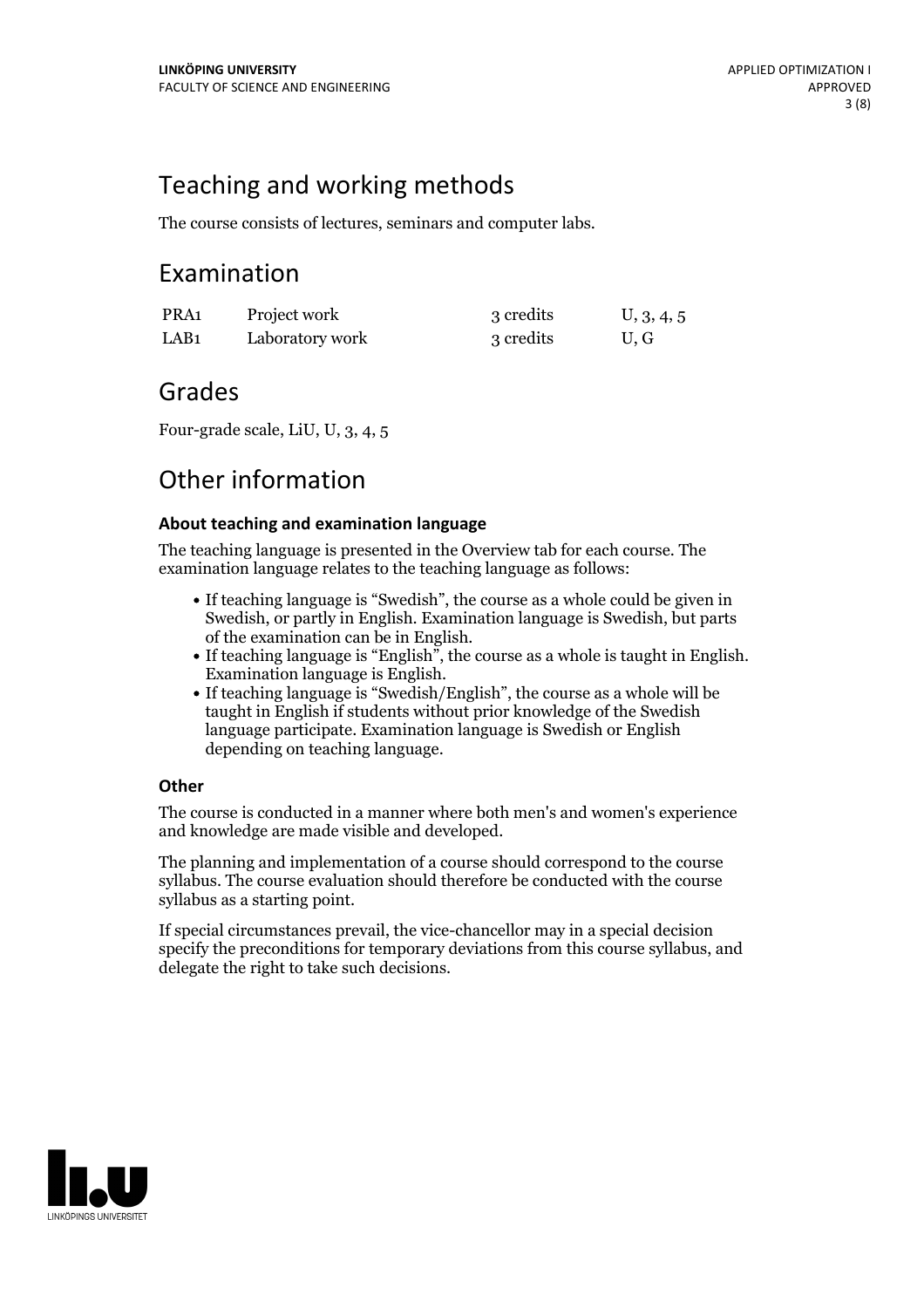## **Common rules**

### Course syllabus

A syllabus must be established for each course. The syllabus specifies the aim and contents of the course, and the prior knowledge that a student must have in order to be able to benefit from the course.

## Timetabling

Courses are timetabled after a decision has been made for this course concerning its assignment to a timetable module.

### Interruption in and deregistration from a course

The LiU decision, Guidelines concerning confirmation of participation in education (Dnr LiU-2020-02256), states that interruptions in study are to be recorded in Ladok. Thus, all students who do not participate in a course for which they have registered must record the interruption, such that the registration on the course can be removed. Deregistration from or interrupting a course is carried out using <sup>a</sup> web-based form: https://www.lith.liu.se/for- [studenter/kurskomplettering?l=en.](https://www.lith.liu.se/for-studenter/kurskomplettering?l=en)

## Cancelled courses and changes to the course syllabus

Courses with few participants (fewer than 10) may be cancelled or organised in a manner that differs from that stated in the course syllabus. The Dean is to deliberate and decide whether a course is to be cancelled or changed from the course syllabus.

## Guidelines relating to examinations and examiners

For details, see Guidelines for education and examination for first-cycle and second-cycle education at Linköping University, Dnr LiU-2020-04501 [\(http://styrdokument.liu.se/Regelsamling/VisaBeslut/917592\)](http://styrdokument.liu.se/Regelsamling/VisaBeslut/917592).

An examiner must be employed as a teacher at LiU according to the LiU Regulations for Appointments, Dnr LiU-2021-01204 [\(https://styrdokument.liu.se/Regelsamling/VisaBeslut/622784](https://styrdokument.liu.se/Regelsamling/VisaBeslut/622784)). For courses in second-cycle, the following teachers can be appointed as examiner: Professor (including Adjunct and Visiting Professor), Associate Professor (including Adjunct), Senior Lecturer (including Adjunct and Visiting Senior Lecturer), Research Fellow, or Postdoc. For courses in first-cycle, Assistant Lecturer (including Adjunct and Visiting Assistant Lecturer) can also be appointed as examiner in addition to those listed for second-cycle courses. In exceptional cases, a Part-time Lecturer can also be appointed as an examiner at both first- and second cycle, see Delegation of authority for the Board of Faculty of Science and Engineering.

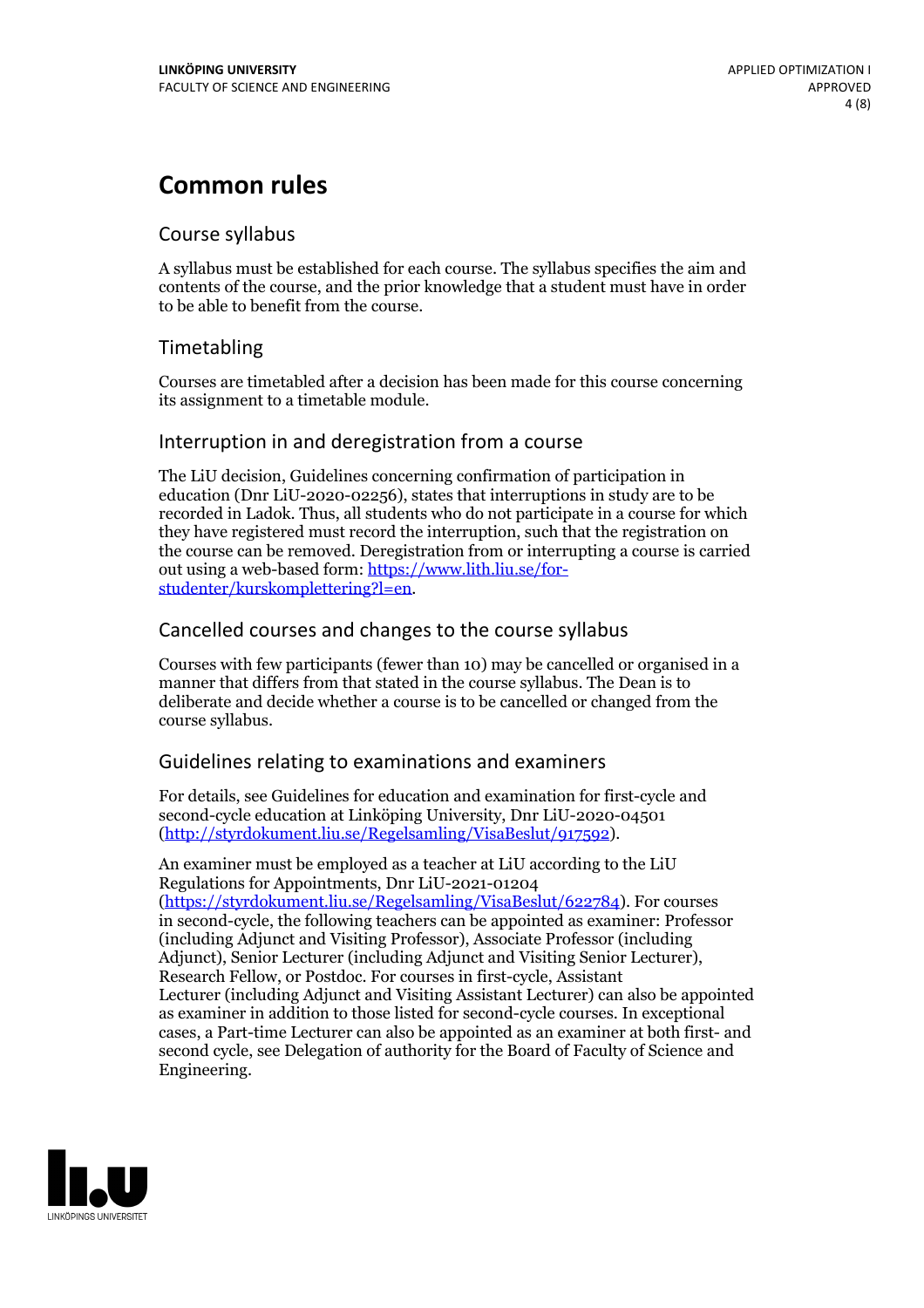## Forms of examination

#### **Principles for examination**

Written and oral examinations and digital and computer-based examinations are held at least three times a year: once immediately after the end of the course, once in August, and once (usually) in one of the re-examination periods. Examinations held at other times are to follow a decision of the faculty programme board.

Principles for examination scheduling for courses that follow the study periods:

- courses given in VT1 are examined for the first time in March, with re-examination in June and August
- courses given in VT2 are examined for the first time in May, with re-examination in August and October
- courses given in HT1 are examined for the first time in October, with re-examination in January and August
- courses given in HT2 are examined for the first time in January, with re-examination in March and in August.

The examination schedule is based on the structure of timetable modules, but there may be deviations from this, mainly in the case of courses that are studied and examined for several programmes and in lower grades (i.e. 1 and 2).

Examinations for courses that the faculty programme board has decided are to be held in alternate years are held three times during the school year in which the course is given according to the principles stated above.

Examinations for courses that are cancelled orrescheduled such that they are not given in one or several years are held three times during the year that immediately follows the course, with examination scheduling that corresponds to the scheduling that was in force before the course was cancelled or rescheduled.

When a course, or a written examination (TEN, DIT, DAT), is given for the last time, the regular examination and two re-examinations will be offered. Thereafter, examinations are phased out by offering three examinations during the following academic year at the same times as the examinations in any substitute course. If there is no substitute course, three examinations will be offered during re- examination periods during the following academic year. Other examination times are decided by the faculty programme board. In all cases above, the examination is also offered one more time during the academic year after the following, unless the faculty programme board decides otherwise. In total, 6 re-examinations are offered, of which 2 are regular re-examinations. In the examination registration system, the examinations given for the penultimate time and the last time are denoted.

If a course is given during several periods of the year (for programmes, or on different occasions for different programmes) the faculty programme board or boards determine together the scheduling and frequency of re-examination occasions.

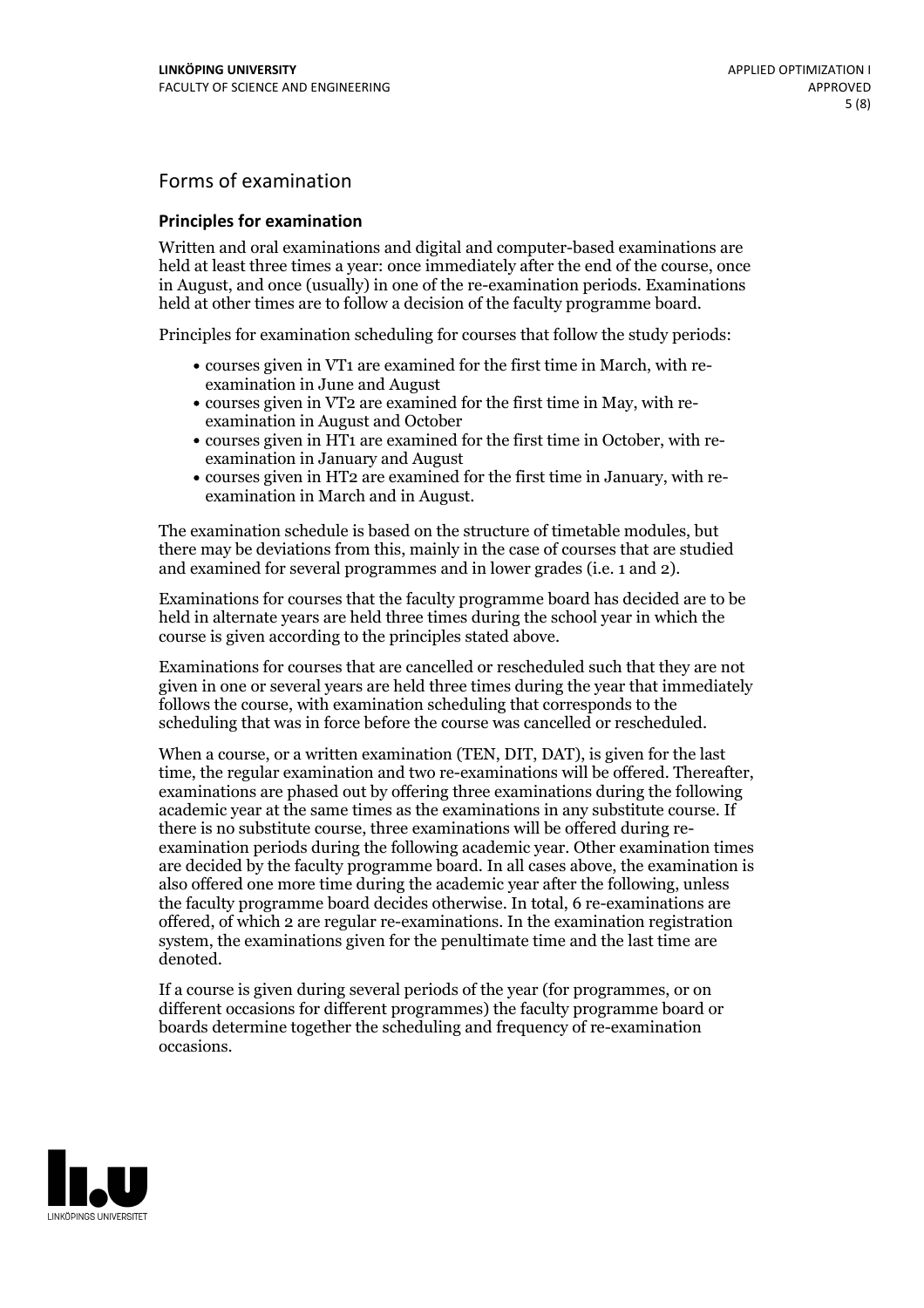#### **Retakes of other forms of examination**

Regulations concerning retakes of other forms of examination than written examinations and digital and computer-based examinations are given in the LiU guidelines for examinations and examiners, [http://styrdokument.liu.se/Regelsamling/VisaBeslut/917592.](http://styrdokument.liu.se/Regelsamling/VisaBeslut/917592)

#### **Course closure**

For Decision on Routines for Administration of the Discontinuation of Educational Programs, Freestanding Courses and Courses in Programs, see DNR LiU-2021-04782. After a decision on closure and after the end of the discontinuation period, the students are referred to a replacement course (or similar) according to information in the course syllabus or programme syllabus. If a student has passed some part/parts of a closed program course but not all, and there is an at least partially replacing course, an assessment of crediting can be made. Any crediting of course components is made by the examiner.

#### **Registration for examination**

In order to take an written, digital or computer-based examination, registration in advance is mandatory, see decision in the university's rule book [https://styrdokument.liu.se/Regelsamling/VisaBeslut/622682.](https://styrdokument.liu.se/Regelsamling/VisaBeslut/622682) An unregistered student can thus not be offered a place. The registration is done at the Student Portal or in the LiU-app during the registration period. The registration period opens 30 days before the date of the examination and closes 10 days before the date of the examination. Candidates are informed of the location of the examination by email, four days in advance.

#### **Code of conduct for students during examinations**

Details are given in a decision in the university's rule book: <http://styrdokument.liu.se/Regelsamling/VisaBeslut/622682>.

#### **Retakes for higher grade**

Students at the Institute of Technology at LiU have the right to retake written examinations and digital and computer-based examinations in an attempt to achieve a higher grade. This is valid for all examination components with code "TEN", "DIT" and "DAT". The same right may not be exercised for other examination components, unless otherwise specified in the course syllabus.

A retake is not possible on courses that are included in an issued degree diploma.

#### **Grades**

The grades that are preferably to be used are Fail (U), Pass (3), Pass not without distinction  $(4)$  and Pass with distinction  $(5)$ .

- Grades U, 3, 4, 5 are to be awarded for courses that have written or digital examinations.<br>• Grades Fail (U) and Pass (G) may be awarded for courses with a large
- degree of practical components such as laboratory work, project work and

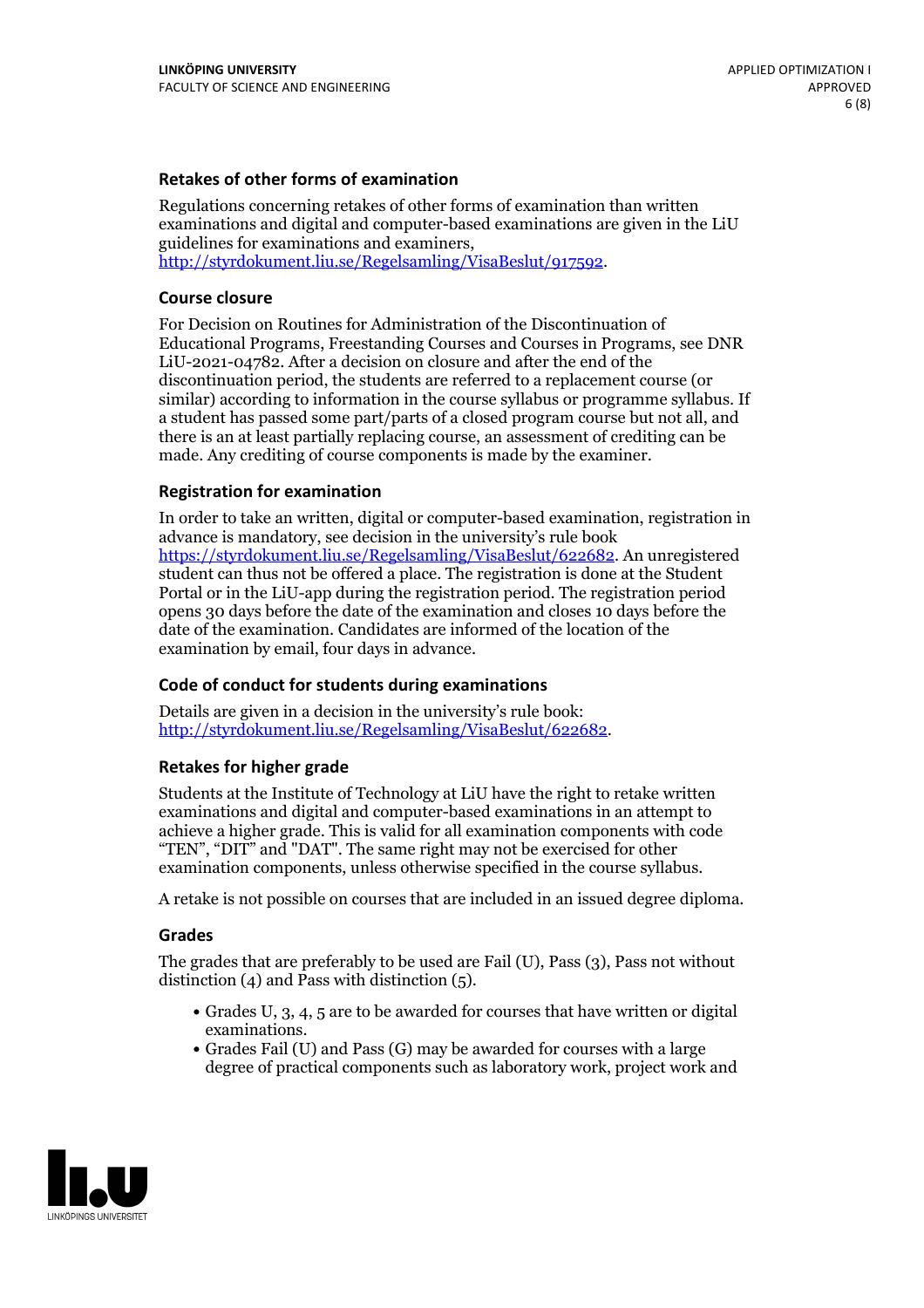group work.<br>• Grades Fail (U) and Pass (G) are to be used for degree projects and other independent work.

#### **Examination components**

The following examination components and associated module codes are used at the Faculty of Science and Engineering:

- Grades U, 3, 4, 5 are to be awarded for written examinations (TEN) and
- digital examinations (DIT).<br>• Examination components for which the grades Fail (U) and Pass (G) may be awarded are laboratory work (LAB), project work (PRA), preparatory written examination (KTR), digital preparatory written examination (DIK), oral examination (MUN), computer-based examination (DAT), home
- assignment (HEM), and assignment (UPG).<br>• Students receive grades either Fail (U) or Pass (G) for other examination components in which the examination criteria are satisfied principally through active attendance such as tutorial group (BAS) or examination item
- (MOM).<br>• Grades Fail (U) and Pass (G) are to be used for the examination components Opposition (OPPO) and Attendance at thesis presentation (AUSK) (i.e. part of the degree project).

In general, the following applies:

- 
- Mandatory course components must be scored and given <sup>a</sup> module code. Examination components that are not scored, cannot be mandatory. Hence, it is voluntary to participate in these examinations, and the voluntariness must be clearly stated. Additionally, if there are any associated conditions to
- the examination component, these must be clearly stated as well.<br>• For courses with more than one examination component with grades U,3,4,5, it shall be clearly stated how the final grade is weighted.

For mandatory components, the following applies (in accordance with the LiU Guidelines for education and examination for first-cycle and second-cycle education at Linköping University,<br>[http://styrdokument.liu.se/Regelsamling/VisaBeslut/917592\)](http://styrdokument.liu.se/Regelsamling/VisaBeslut/917592):

If special circumstances prevail, and if it is possible with consideration of the nature of the compulsory component, the examiner may decide to replace the compulsory component with another equivalent component.

For possibilities to alternative forms of examinations, the following applies (in accordance with the LiU Guidelines for education and examination for first-cycle [http://styrdokument.liu.se/Regelsamling/VisaBeslut/917592\)](http://styrdokument.liu.se/Regelsamling/VisaBeslut/917592):

If the LiU coordinator for students with disabilities has granted a student the right to an adapted examination for a written examination in an examination hall, the student has the right to it.